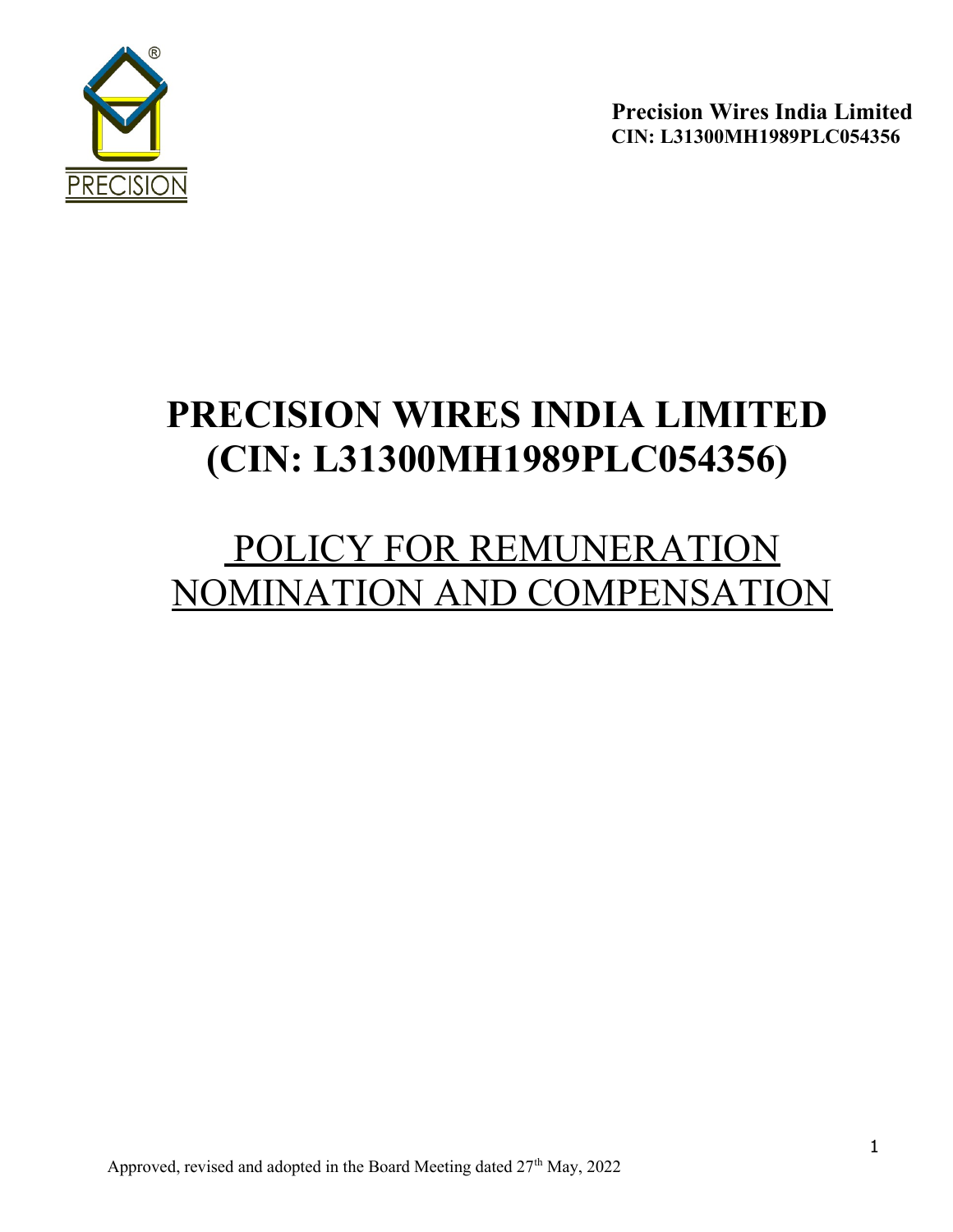

### POLICY FOR NOMINATION REMUNERATION AND COMPENSATION

#### 1. Legal framework and Objectives

Section 178 of the Companies Act, 2013 ("Act") read with the applicable Rules thereto, provisions of Regulation 19 of the SEBI (Listing Obligations and Disclosure Requirement) Regulations, 2015 ('SEBI Regulations') read with Part D of Schedule II of SEBI Regulations (together referred to as "Applicable Laws") require the Nomination and Remuneration Committee ("NRC" or the "Committee") of the Board of Directors of every listed company, among other classes of companies, to:

1. Identify persons who are qualified to become directors and who may be appointed in a KMP or SMP role in accordance with the criteria laid down, and recommend to the Board their appointment and removal;

2. Formulate the criteria for determining qualifications, positive attributes and independence of a director;

3. Devising a policy on diversity of board of directors;

4. Specify the manner and criteria for effective evaluation of the performance of the Board, its committees and individual directors. Basis the performance evaluation results of independent directors, decide whether to extend or continue their term of appointment or not;

5. Recommend to the Board of directors a policy relating to the remuneration of the directors, KMP and other employees including SMP

6. Recommend to the Board, all remuneration, in whatever form, payable to senior management;

This Policy shall act as a guideline on some of the above-mentioned objectives of the NRC.

#### 2. Definitions

All capitalized terms used in this Policy but not defined herein shall have the meaning assigned to such term in the Act and the Rules thereunder and the SEBI (Listing Obligations and Disclosure Requirements) Regulations, 2015 (Listing Regulations), as amended from time to time.

In case of any conflict between this Policy and applicable law, the applicable law (as existing on the date of the concerned transaction) shall prevail.

#### 3. Composition of Committee:

The members of the Committee will be appointed by the Board and may be removed by the Board in its discretion. These members will serve until their cessation on the Board of Company or removed by the Board or their successors have been duly appointed. The Committee shall comprise of at least three directors and at least two third of the directors shall be independent directors. All directors of the Committee shall be non-executive directors. However, the executive chairperson of the Board (if any) may be appointed as a member of the Committee but shall not chair the Committee. The Chairperson of the Committee shall be an independent director and shall be appointed by the Board. In case the Chairperson is not present at any Committee meeting, the members present at the meeting shall, amongst themselves, elect a Chairperson for that particular meeting

#### 4. Frequency of meeting and Quorum

The Committee shall meet at least once in a year and the quorum for the meeting shall be either two members or one third of the members of the Committee, whichever is greater, including at least one independent director in attendance.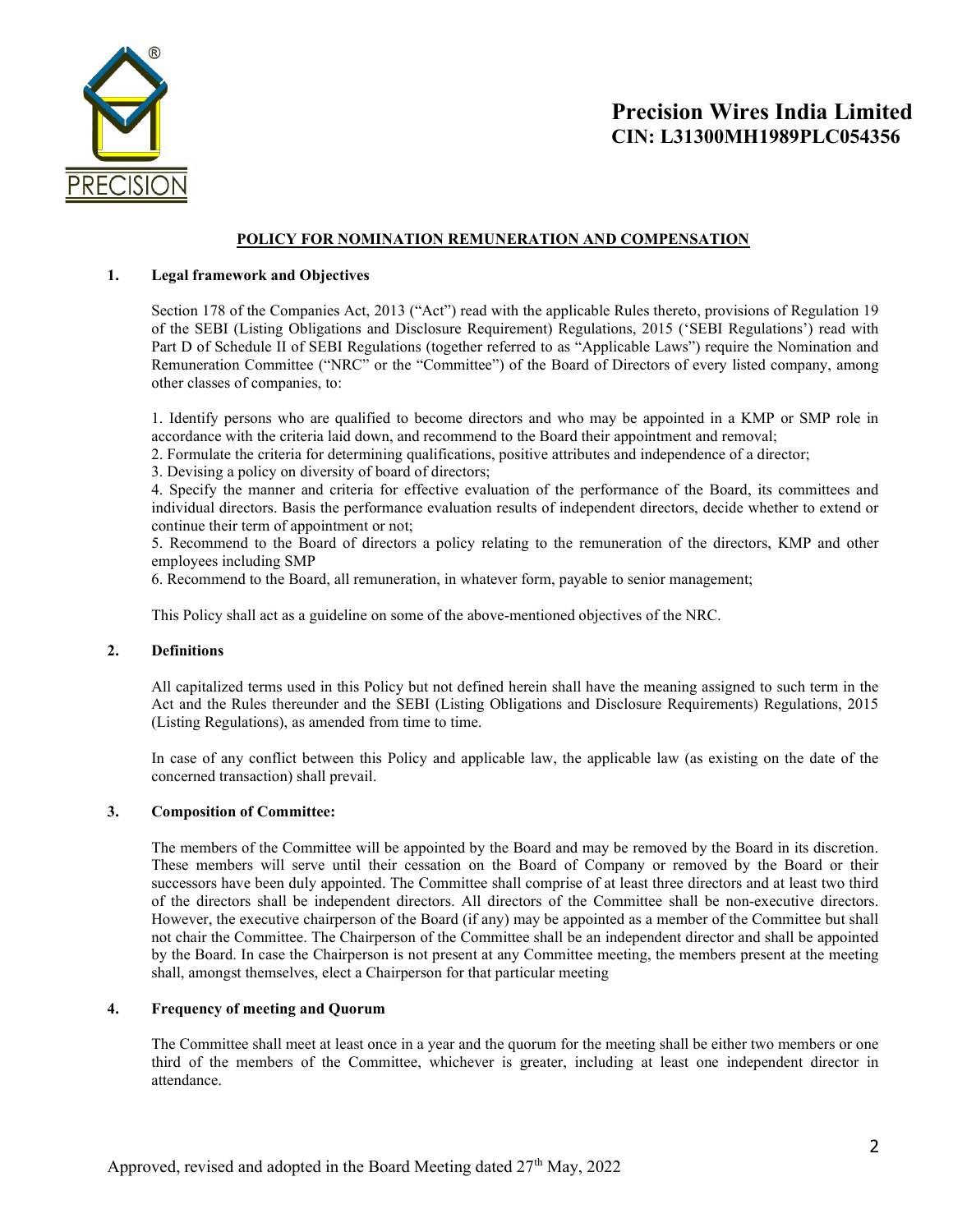

### 5. Appointment and removal of Director, KMP and SMP:

The Committee shall evaluate the balance of knowledge, skill, professional & functional expertise, industry orientation, board diversity, age etc. on the Board and, in the light of this evaluation, prepare and recommend to the Board, a description of the role and capabilities required for a particular appointment. For every appointment of independent director, the Committee shall:

a. Evaluate the balance of skills, knowledge and experience on the Board and on the basis of such evaluation, prepare a description of the role and capabilities required of an independent director;

b. Ensure that the person recommended to the Board for appointment as an independent director shall have the capabilities identified in such description.

For the purpose of identifying suitable candidates, the Committee may:

1.) use the services of an external agency, if required; 2.) consider candidates from a wide range of backgrounds, having due regard to diversity; and 3.) consider the time commitments of the candidates.

In case of Directors, KMPs and SMPs, in addition to the above specifications, the NRC shall ensure that the potential candidates possess the requisite qualifications and attributes as per the Applicable Laws. Refer Annexure A for the criteria for determining the Independence of Directors in case of appointment of Independent Directors.

#### 6. Board Diversity:

The Committee in its nomination process and while making recommendations to the Board shall endeavor to have an optimum combination of directors from different fields and gender. The Committee shall operate on the premise that a diverse and inclusive Board will be able to leverage different skills and perspectives which is essential for achieving long-term growth and development. The Committee shall set out the criteria for determining qualifications, positive attributes and independence while evaluating a person for appointment /reappointment as Director with no discrimination on the grounds of ethnicity, nationality, gender or race or any other such factor. While reviewing the composition of the Board, the Committee will consider the benefits of all aspects of diversity including, but not limited to, those described above.

#### 7. Board Familiarization and Learning:

Regulation 25(7) of the SEBI LODR requires a company to familiarize the independent directors inter‐alia with the Company and their roles and responsibilities in the Company. Accordingly, the NRC has adopted a structured program for orientation and training of non-executive directors including independent directors at the time of their joining so as to enable them to understand the Company - its operations, business, industry and environment in which it operates. The Company has a separately defined Familiarization Program for the Directors which also focusses to update the Directors, on a continuing basis, on any significant changes therein so as to be in a position to take well-informed and timely decisions.

#### 8. Performance Evaluation of the Board, its committees and individual directors:

Each year, the NRC formulates the criteria and the process for evaluation of performance of the Board, individual directors, Chairperson and the committees of the Board and recommend the same to the Board. The evaluation shall be carried out either by the Board, Committee or by an independent external agency and the NRC shall review its implementation and compliance with Applicable laws as well as the criteria and process laid out.

The evaluation of the independent directors shall be done by the entire Board of directors which shall include:

#### a. performance of the directors; and

b. fulfilment of the independence criteria including their independence from the management as specified under Applicable Laws.

Directors who are subject to this evaluation shall not participate in their own evaluation. The independent directors of the Company shall hold at least one meeting in a year, without the presence of non-independent directors and members of the management and all the independent directors shall strive to be present at such meeting. The independent directors in their separate meeting shall, inter alia: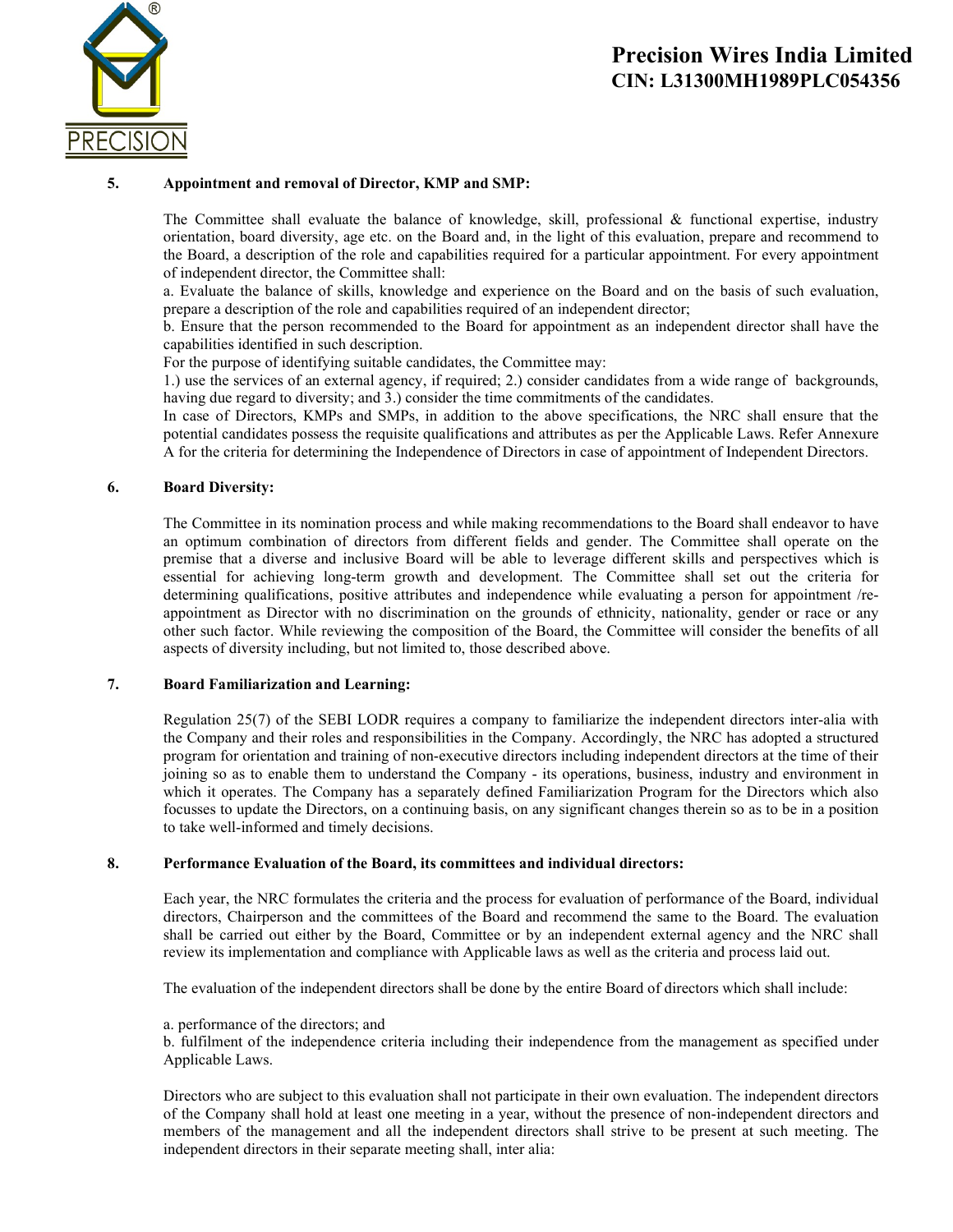

1. review the performance of non-independent directors and the Board of directors as a whole;

2. review the performance of the Chairperson of the Company, taking into account the views of executive directors and non-executive directors; and

3. assess the quality, quantity and timeliness of flow of information between the management of the Company and the Board of directors that is necessary for the Board of directors to effectively and reasonably perform their duties.

### 9. Remuneration Criteria

The Committee will recommend the remuneration to be paid to the Directors, KMPs and SMPs, to the Board for their approval. The same shall be subject to the approval of the shareholders of the Company and such other approvals, as may be required

#### 10. Remuneration criteria for non-executives Directors:

Non-Executive Directors are eligible for sitting fees and profit related commission in addition to reimbursement of expenses for attending the meetings of the Board and its Committees:

a. Profit-related commission may be paid within the monetary limit approved by the shareholders subject to the limit not exceeding 1% of the net profits of the Company as per the Applicable Laws. The approval of shareholders by special resolution shall be obtained every year, in which the annual remuneration payable to a single non-executive director exceeds fifty per cent of the total annual remuneration payable to all non-executive directors, giving details of the remuneration thereof.

b. Sitting Fees: Non-Executive Directors may receive remuneration by way of fees for attending the meetings of the Board or Committee thereof provided that the amount of such fees shall not exceed rupees one lakh per meeting of the Board or Committee or any such amount as may be prescribed under the Applicable Laws from time to time.

c. Stock Options: An Independent Director shall not be entitled to any stock option(s) of the Company.

#### 11. Minimum remuneration to directors:

If, in any financial year, the Company has no profits or its profits are inadequate, the Company shall pay remuneration to its directors including independent directors in accordance with the provisions of the Applicable Laws including Section 197 of the Companies Act, 2013.

#### 12. Succession Planning:

Succession Planning is done to ensure that the affairs of the Company are not impeded on account of events viz; retirement, resignation, death, etc. The NRC shall draft and recommend to the Board a succession plan for the appointments made to the Board as well as KMPs & SMPs. The NRC shall review such plan on an annual basis and recommend revisions, if any, to the Board. The NRC shall work with the management and follow the following process for effective succession planning: a. Assessment of potential employees and creation of a leadership pool. b. Development of the talent pool through actions such as involvement in strategic meetings, leadership workshops with top management, coaching, anchoring, job rotations, role enhancement, council memberships and involvement in cross function projects etc.

#### 13. Directors' and Officers' Insurance:

The Company will take Directors & Officers Insurance for all its directors and officers for such quantum and such risks as may be decided by the Company on behalf of its Directors, KMPs/ SMP etc. for indemnifying them against any liability and the premium paid on such insurance shall not be treated as part of the remuneration payable to any such personnel.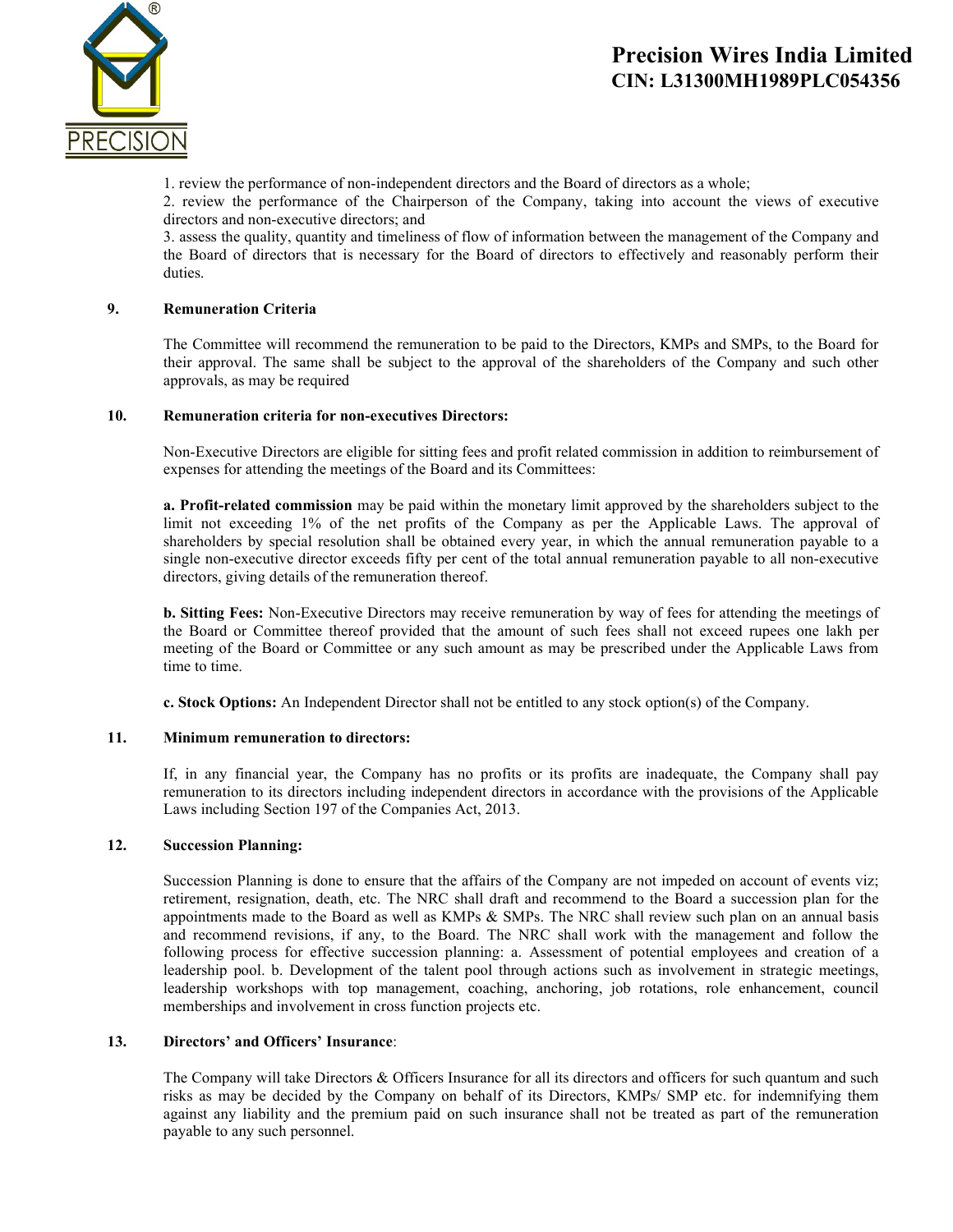

#### 14. Interpretation and amendments in law:

The Board of Directors may on recommendation of the NRC and in their discretion, make any changes/modifications and/or amendments to this Policy from time to time. Unless the context otherwise requires, words and expressions used in this Policy and not defined herein but defined in the Applicable Laws, as may be amended from time to time, shall have the meaning respectively assigned to them therein. In the event of any conflict between the provisions of this Policy and the Applicable Laws or any other statutory enactments, rules, shall prevail over and automatically be applicable to this Policy and the relevant provisions of the Policy would be amended/modified in due course to make it consistent with the law.